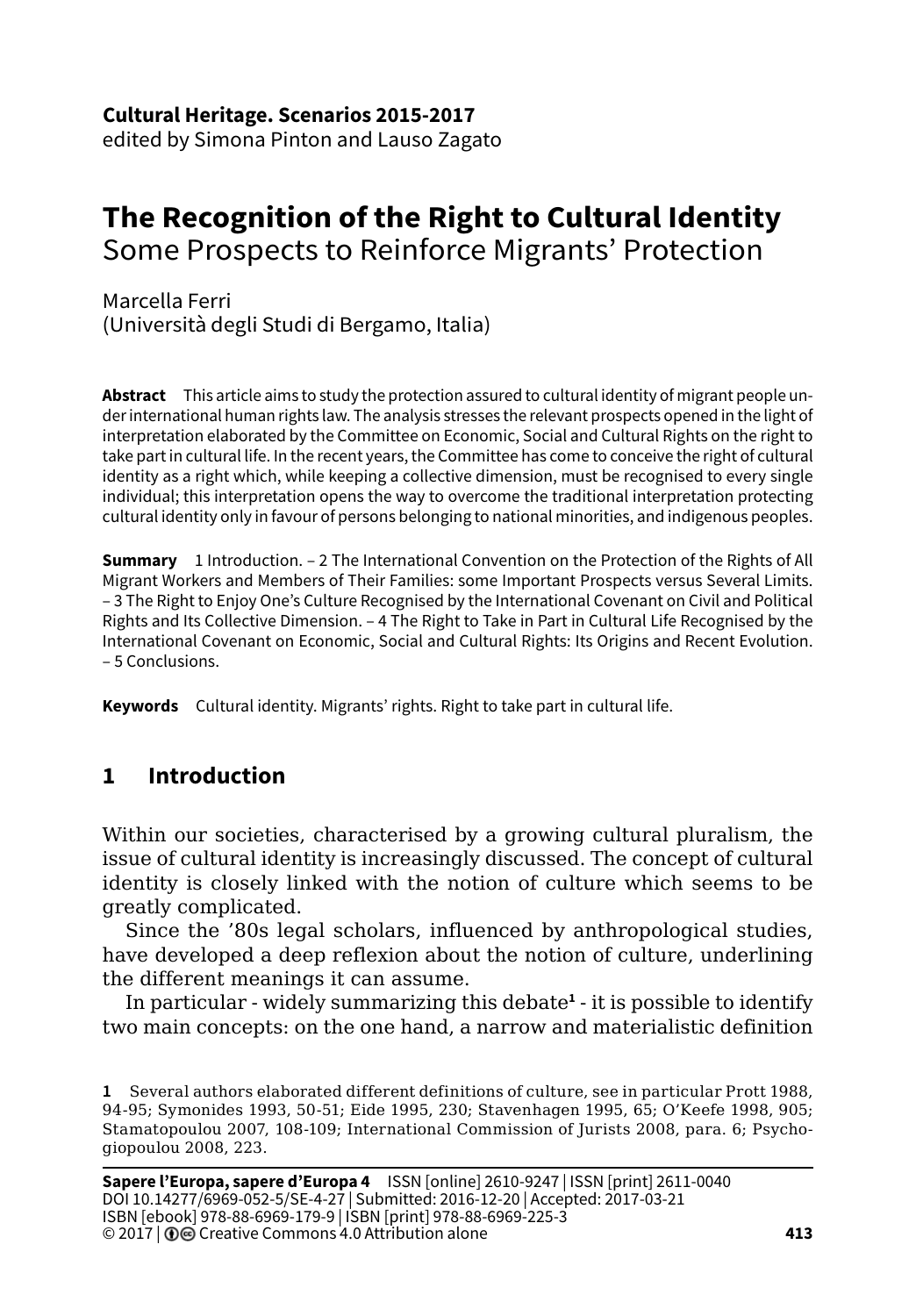of culture which indicates the most elevated expressions of human creativity and intellectual activities; on the other hand, a broad and anthropological notion according to which culture is:

A coherent self-contained system of values and symbols that a specific cultural group reproduces over time and which provides individuals with the required signposts and meanings for behaviour and social relationship in everyday life. (Stavenhagen 1995, 66)

This latter definition allows us to underline that culture plays a fundamental role allowing everyone to define and express their own identity.**<sup>2</sup>** In this framework the protection of cultural identity represents a critical condition, an authentic *pierre angulaire* (Borghi, Meyer-Bisch 2001), to assure the human dignity of everyone.

The international human rights law has traditionally been tending to protect the cultural identity only in favour of indigenous people and the so-called national minorities. Surely persons belonging to these groups live the high risk to be discriminated on the ground of cultural origin; however, we have to recognise that nowadays cultural identity has to be protected in favour of everyone.

Knowledge communications and people movements are so simple and swift that cultural identity - while keeping a strong collective dimension is becoming a good affecting every single individual, who can build their own identity making reference to different cultures and ways of life.

The protection of cultural identity is becoming urgent and overdue, in particular, for migrant workers, refugees and asylum seekers.**<sup>3</sup>** Indeed their cultures are not, generally, shared with the majority of the society; at the same time, they can have multiple and interlaced identities that makes it difficult to identify them into one single community of belonging (Sen 2006; Métraux 2013, 23**<sup>4</sup>** ). This framework shows the individual and personal nature of cultural identity.

This article aims to analyse whether and to what extent the international

**4** The Author underlines that migrant must: "tisser appartenance à la culture d'origine et appartenance à la culture d'accueil pour progressivement se construire une identité nourrie d'appartenances plurielles".

**<sup>2</sup>** Wilhelm 1993, 222; Ayton-Shenker 1995; Keller 1998, 36; Donders 2002, 30; Meyer-Bisch, Bidault 2010, 34; Reidel 2010, 68; Pedrazzi 2011, 17.

**<sup>3</sup>** According to the IOM the term 'migration' means "The movement of a person or a group of persons, either across an international border, or within a State […]; it includes migration of refugees, displaced persons, economic migrants, and persons moving for other purposes, including family reunification" (cf. <http://www.iom.int/key-migration-terms>). Consequently we will use the expression 'migrant people' or 'migrants' in order to indicate overall, migrant workers (or economic migrants), refugees and asylum seekers.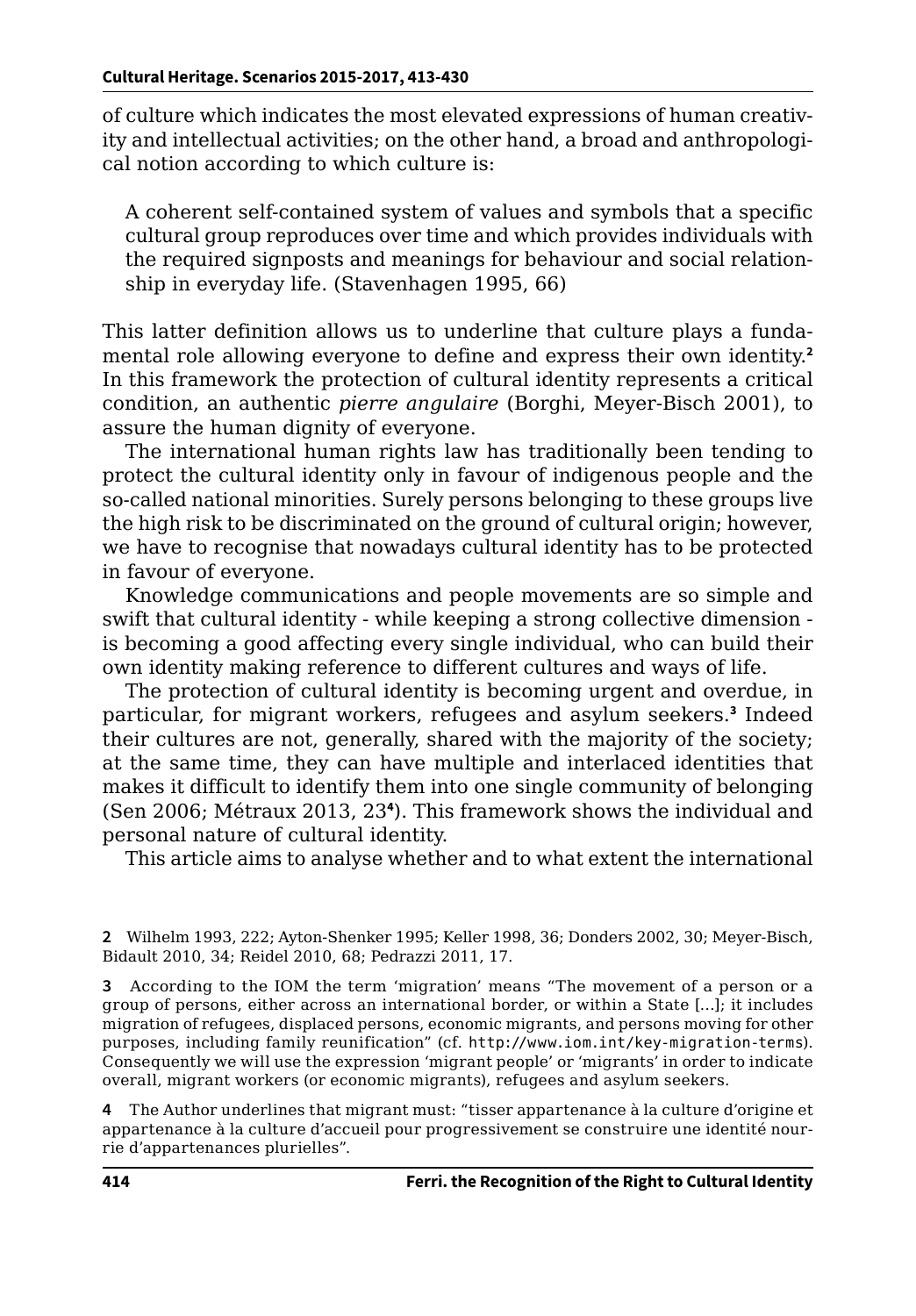human rights law assures protection to the right to cultural identity of migrants. We will examine the most relevant international human rights Treaties dealing with this issue: the ICRMW, the ICCPR and the ICESCR. Our brief analysis is based on the interpretation elaborated by the Committees set out by these Treaties to monitor their implementation by States Parties.**<sup>5</sup>**

#### **2 The International Convention on the Protection of the Rights of All Migrant Workers and Members of Their Families: some Important Prospects** *versus* **Several Limits**

We have to immediately recall that the ICRMW, adopted by the UN on 18 December 1990,<sup>6</sup> was not ratified by the majority of migrant-receiving States; consequently it is not binding on the States where the protection of migrants' rights is more relevant.**<sup>7</sup>**

Another important specification is about the Convention's field of application *ratione personae*: it concerns only migrant workers and members of their families; in the light of this, it cannot guarantee any protection to some migrants, as refugees and asylum seekers, for whom the protection of cultural identity arises in an urgent and, sometimes, dramatic manner.

As underlined by the Preamble, the ICRMW aims to define a framework of 'basic norms' as regards the treatment assured by States to migrant workers and the members of their families.

The Convention is characterised by a complex structure: besides the Preamble, it is composed of 93 Articles divided into 9 Parties. The most significant aspect of the Convention lies in the fact that it establishes a set of rights recognised to all migrant workers regardless of the regular nature of their presence inside the State's territory (Part III); in addition to these rights, the Convention provides some additional rights concerning only migrant workers who are in a regular situation (Part IV).

The Part VII of the Convention set out the CMW. The CMW, composed of independent experts, is tasked with monitoring the implementation of the Convention by the States Parties.

This body exercises its monitoring function by examining the periodic States Reports, the inter-state complaints and the individual complaints. The Committee's competence to receive and consider the complaints re-

**5** These Committees are: the HRC, the CESCR and the CMW.

**6** For a comment about the ICRMW see *inter alia* Nafziger, Bartel 1991; Lyon 2009; de Guchteneire, Pecoud, Cholewinski 2009.

**7** The Convention entered into force on 1 July 2003. To this day the ICRMW was ratified by 51 States, among which there is no European Union Country.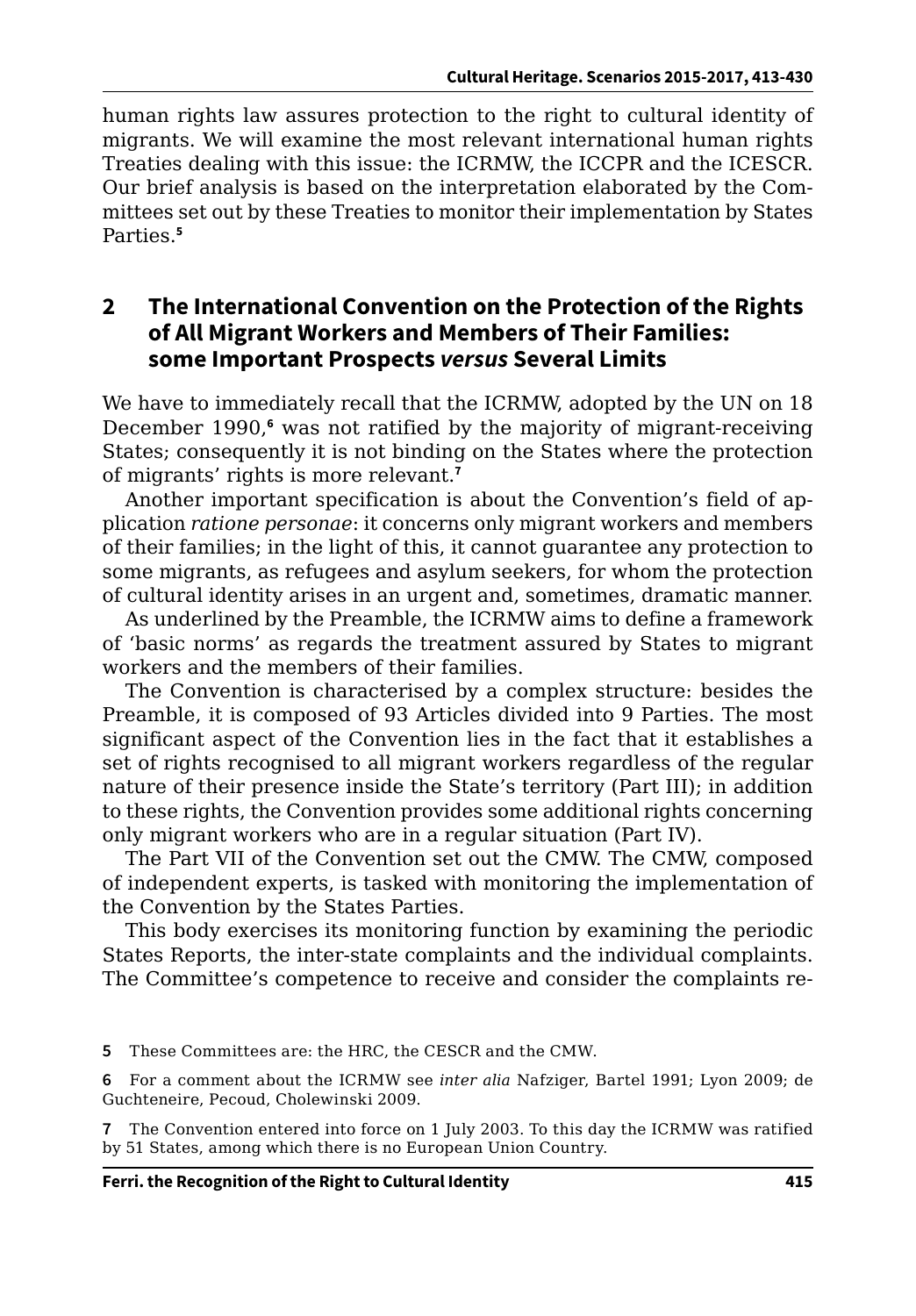quires that at least 10 States make a specific declaration recognising these competences. To this day only 2 States (El Salvador and Guatemala) have made the declaration concerning the inter-state communications and 4 States (El Salvador, Guatemala, Mexico and Uruguay) have recognised the Committee's competence with regard to the individual communications. Consequently the individual complaint mechanism has not yet entered into force and this circumstance limits in a significant way the functionality of the Committee.

The Committee held its first session in 2004 and since then its work has been quite lacking and it has dealt basically with the examination of States' Reports. The Committee has adopted only few General Comments, and in particular the General Comment 1 (2011) on migrant domestic workers**<sup>8</sup>** and the General Comment 2 (2013) on the rights of migrant workers in an irregular situation and members of their families.**<sup>9</sup>**

The lacking work of the Committee makes difficult to analyse the interpretation elaborated about the norms of the ICRMW. However this Convention represents a fundamental reference as regards the protection of cultural identity of migrant people: indeed the analysis of its norms allows us to identify several provisions concerning cultural rights and in particular the right to cultural identity.**<sup>10</sup>**

We can recall Article 31 providing that States Parties must ensure "respect for the cultural identity of migrant workers and members of their families".

This provision suffers some limits for two reasons. Firstly the provision makes only reference to a State obligation to respect and does not impose an obligation to promote; secondly, the norm leaves States a wide margin of appreciation as, in the second paragraph, provides that they "may take appropriate measures to assist and encourage efforts in this respect".

**8** CMW, General comment 1 (2011) on migrant domestic workers, UN Doc. CMW/C/GC/1 (2011).

**9** CMW, General comment 2 (2013) on the rights of migrant workers in an irregular situation and members of their families, UN Doc. CMW/C/GC/2 (2013). In November 2017, the CMW and the Committee on the Rights of the Child adopted the Joint general comment no. 3 (2017) of the Committee on the Protection of the Rights of All Migrant Workers and Members of Their Families and no. 22 (2017) of the Committee on the Rights of the Child on the general principles regarding the human rights of children in the context of international migration (UN Doc. CMW/C/GC/3-CRC/C/GC/22), and the Joint general comment no. 4 (2017) of the Committee on the Protection of the Rights of All Migrant Workers and Members of Their Families and no. 23 (2017) of the Committee on the Rights of the Child on State obligations regarding the human rights of children in the context of international migration in countries of origin, transit, destination and return (UN Doc. CMW/C/GC/4-CRC/C/GC/23). The present publication was closed before their adoption.

**10** As regards cultural rights of migrant workers see Nafziger, Bartel 1991, 792; Agbetse 2005.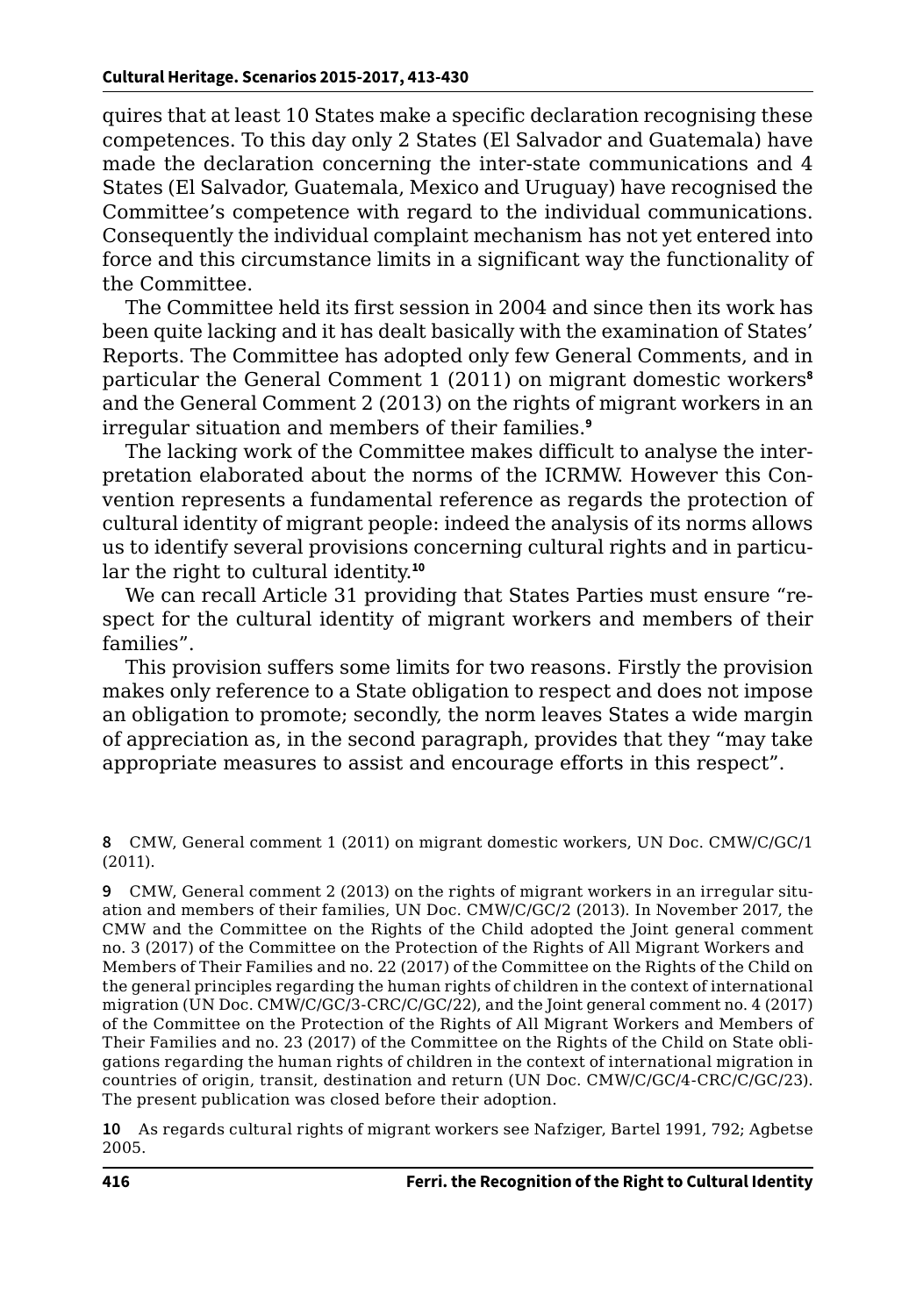In spite of these formulations, it is meaningful that the General Comment 2 has explicitly referred to "the right to respect for their cultural identity"**11** underlining that the cultural identity is recognised by the Convention as the object of a specific right.

Surely art. 31 is extremely meaningful as cultural identity is recognised to all migrant workers, including those in irregular situations.

For many years the right to cultural identity and, more in general, cultural rights have been qualified as rights of minor importance, a kind of "luxury" (UNDP 2004, 38),**<sup>12</sup>** which can be postponed after the achievement of some more 'urgent' rights as the right to health, food, water and so on. The fundamental relevance of the ICRMW lies in the fact that it overturns this logic: indeed the Convention includes the respect for cultural identity into the core of fundamental rights (right to life, to health, freedom of movement…) to be recognised to all human beings, regardless of their regular presence in the State's territory.

The importance of cultural identity for migrant workers is also underlined by art. 17 providing some fundamental guarantees for migrant workers and members of their families who are deprived of their liberty. According to this provision they have to be treated "with respect for the inherent dignity of the human person and for their cultural identity".**<sup>13</sup>** In the light of this formulation, cultural identity is compared to human dignity and it represents an essential criterion which the treatment of migrant workers deprived of their liberty have to comply with.

The Convention recognises also some other important cultural rights of migrant workers, and in particular the right to employ a language they understand in communications with juridical authority in case of arrest, procedures against them or expulsions (arts. 16(5) and 18(3)(a)).

With specific regard to migrant workers in regular situations, the Convention secures also the right to participate to political life, the access to and the participation in cultural life and the right to education. Concerning education, States must promote the integration of children of migrant workers in the local school system by teaching the local language; at the same time they must promote the teaching of their mother tongue and culture and, to this end, can provide specific "schemes of education" in

**11** CMW, General Comment 2 (2013), para. 6. As underlined by the Committee, this right is "Convention-specific".

**12** The Report highlights that the role played by culture and cultural liberties in order to assure human development has been hardly recognised and these difficulties can be linked with some misconceptions and in particular the perception "that ensuring cultural liberty is a luxury: it would be nice, but the costs are just too high".

**13** In the light of this, the General Comment 2 (2013), points out that States parties must provide personnel employed in detention centres with training in, *inter alia*, cultural sensitivity (para. 39).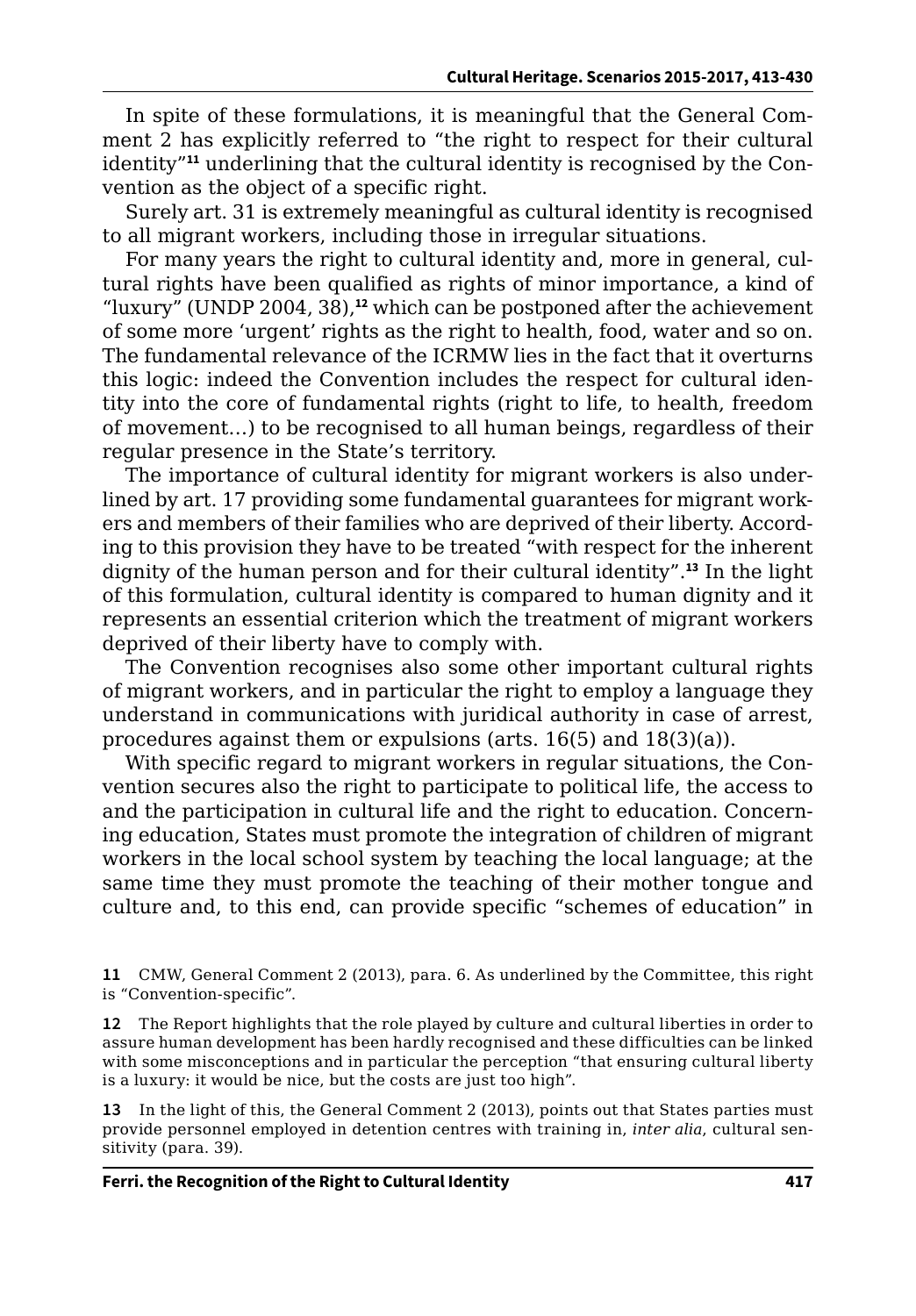mother tongue (art. 45).

It is extremely significant to recall also art. 34 making reference to the obligation of migrant workers to respect the cultural identity of the inhabitants of States where they live.

This provision is relevant from a double point of view. Firstly it expresses the attention paid by the Convention to cultural identity: this is indeed recognised as a good to be protected in favour of everyone. The importance of cultural identity emerges in a significant way as art. 34 compares the obligation to respect cultural identity with the obligation to comply with the laws and regulations of the destination State.

Secondly, this provision is symptomatic of the notion of integration to which the Convention refers. The integration is conceived as a complex and bidirectional process involving on equal terms both migrants and people living into States of arrival. The Convention does not aim at realising the assimilation of migrant workers nor their ghettoization by the creation of divided ethnical communities. On the contrary an effective and actual integration requires, on the one hand, the respect of cultural identity of migrant workers and, on the other, their positive participation in the societies of arrival. This participation needs the respect of cultural identity of the inhabitants of destination States - as the compliance with their laws –; this *ratio* emerges also in art. 45 where the Convention underlines the importance to promote the integration of children of migrant workers in the local school system by teaching the local language.

The importance to know the culture and the law of the destination State is underlined also in the General Comment 1 (2011); in the Committee's view the vulnerability of migrant domestic workers originates from several aspects, including the "unfamiliarity with the culture and national labour and migration laws".**<sup>14</sup>** In the following paragraphs, concerning the pre-departure training and awareness-raising programmes, which States parties must develop, the Committee recalls programmes dealing with the law and the culture of the State of arrival (programmes "know your obligations").**<sup>15</sup>**

Unfortunately, the attention paid by the Convention to the cultural identity of migrant people is not reflected in the practice of the CMW - even if is still at a very early stage.

As we have already highlighted, the CMW has adopted only two General Comments; the General Comment 2 on the rights of migrant workers in an irregular situation includes some brief - although significant - references to the cultural identity of migrant workers.

Firstly, as regards the right to health and, in particular, the health care

**14** CMW, General Comment 1 (2011), para. 7.

**15** CMW, General Comment 1 (2011), para. 30 (b).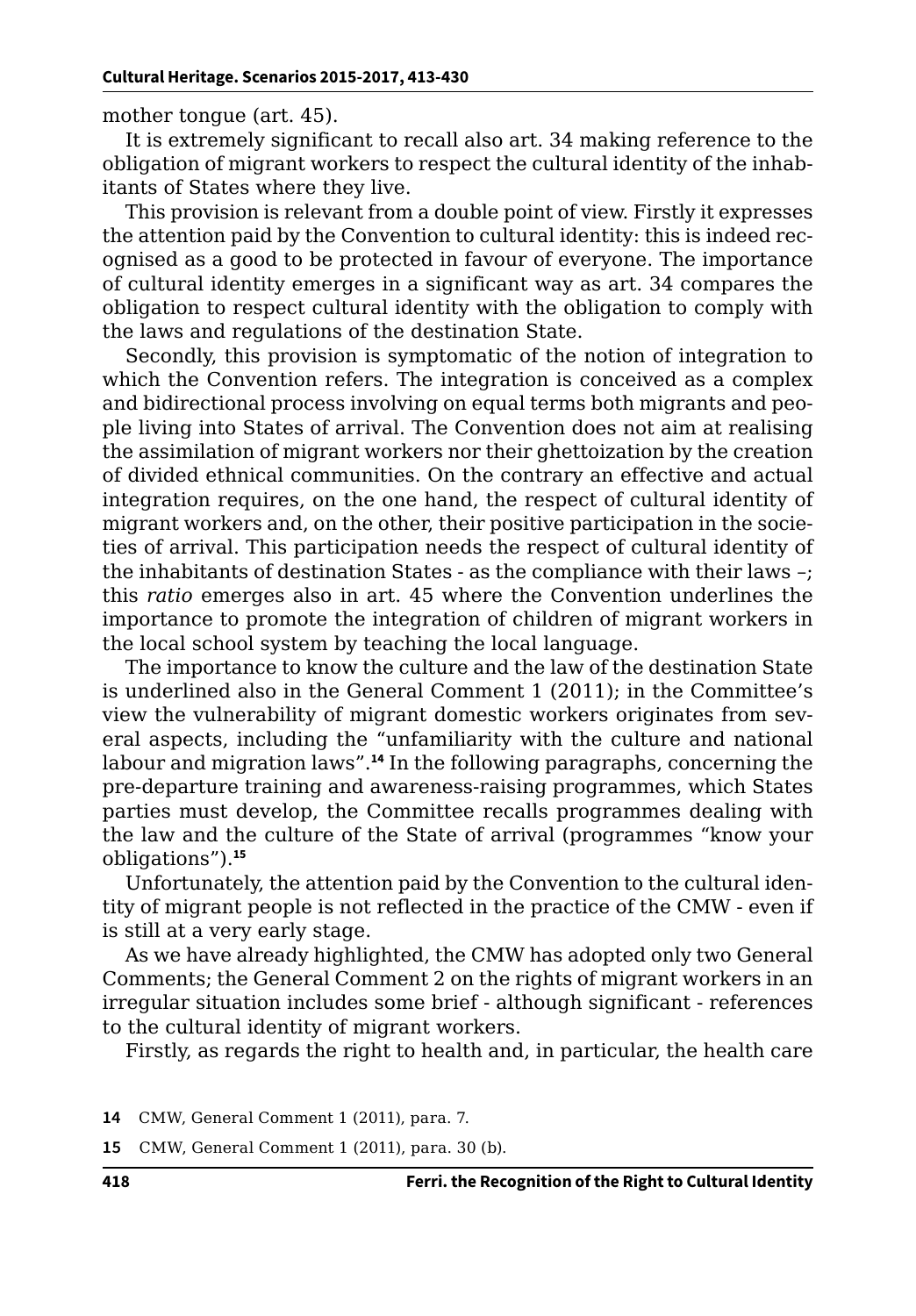for migrant workers, the Committee affirms that States parties must provide the medical personnel "with culturally sensitive training".**<sup>16</sup>**

A second, greatly meaningful, reference is about the right to education. Although the States obligation to promote the teaching of the mother tongue and culture is secured by the Convention with regard to the children of migrant workers in a regular situation (art. 45(3)), the Committee recalls art. 31, recognising the right to respect for cultural identity of all migrant workers and art. 29(1)(c), of the Convention on the Rights of the Child, according to which the education must promote the respect of children's cultural identity. These provisions allow the Committee to affirm that when States parties provide children in regular situations with teaching of their mother tongue, they must ensure the same even to children of migrant workers in an irregular situation having the same mother tongue.**<sup>17</sup>**

The analysis of Concluding Observations adopted by the CMW as regards the periodic reports submitted by States Parties to the Convention does not allow us to find significant references to cultural identity; the only references concern the cases where the Committee underlines that States must facilitate the cultural reintegration of migrant workers deciding to return to their State of origin.**<sup>18</sup>**

#### **3 The Right to Enjoy One's Culture Recognised by the International Covenant on Civil and Political Rights and Its Collective Dimension**

As regards the ICCPR, we can recall art. 27 recognising to persons belonging to ethnic, religious or linguistic minorities the right "to enjoy their own culture".

According to the traditional definition of minority, proposed by Francesco Capotorti, Special Rapporteur of the United Nations Sub-Commission on Prevention of Discrimination and Protection of Minorities, in his renowned study about minorities (Capotorti 1977, para. 568),**19** the notion of minor-

**16** CMW, General Comment 2 (2013), para. 73.

**17** CMW, General Comment 2 (2013), para. 78.

**18** See for example CMW Concluding Observations Guinea, CMW/C/GIN/CO/1 (2015), para. 49.

**19** See Capotorti 1977, para. 568 where the Special Rapporteur specifies that the term minority indicates: "A group numerically inferior to the rest of the population of a State, in a non-dominant position, whose members - being nationals of the State - possess ethnic, religious or linguistic characteristics differing from those of the rest of the population and show, if only implicitly, a sense of solidarity, directed towards preserving their culture, traditions, religion or language".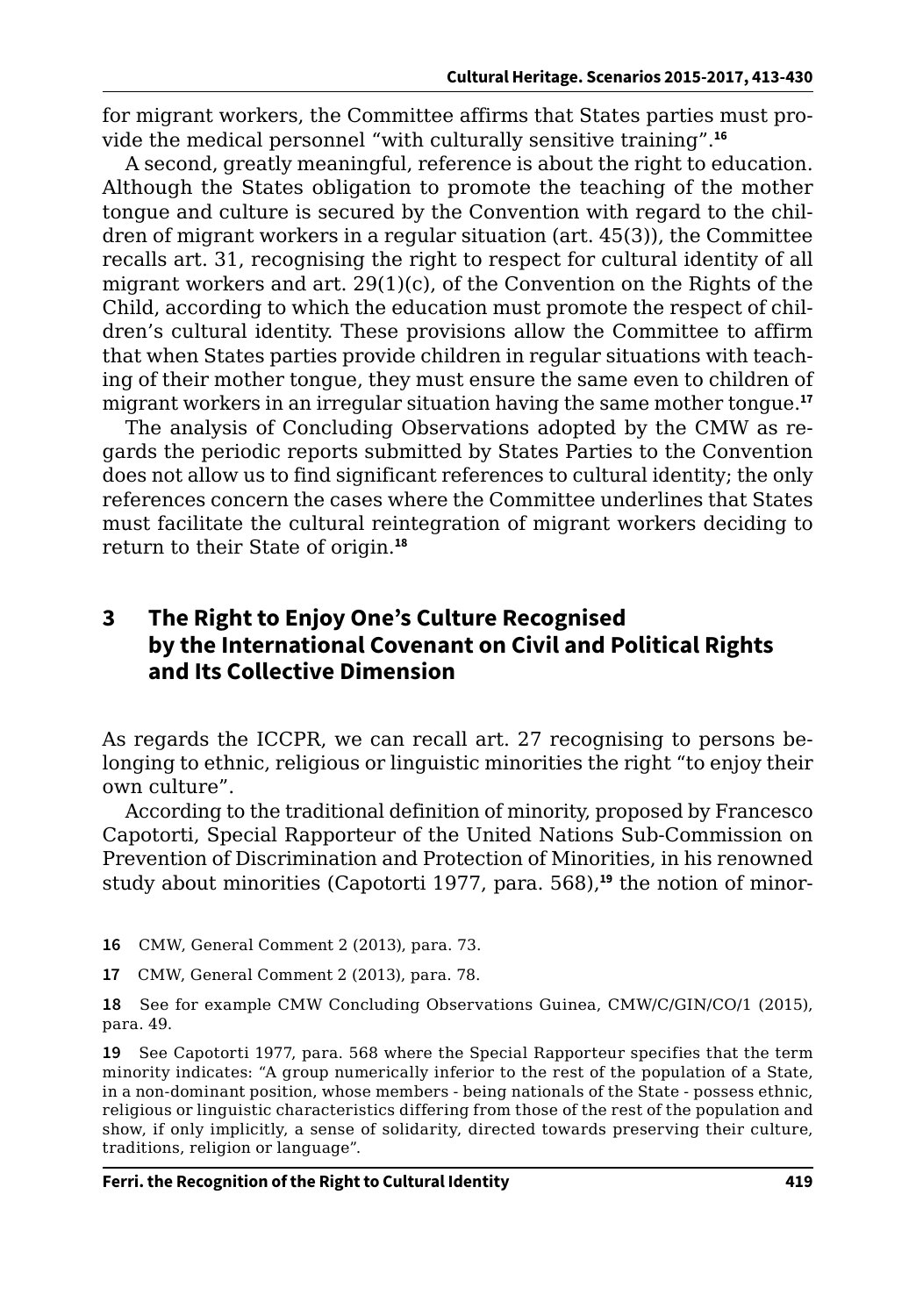ity is applicable only to minority groups having the nationality of the State where they exist.

Actually, a grammatical and systematic interpretation of art. 27 ICCPR allows us to apply this norm also to minorities composed of non-citizens (Nowak 2005, 645).

This thesis was confirmed by the HRC in the General Comment 23 (1994) on the rights of minorities; in the Committee's view, the formulation of art. 27 and the state obligations deriving from art. 2(1) ICCPR imply that the rights secured to members of minorities by the Covenant must be recognised also to aliens.**<sup>20</sup>**

Despite this affirmation of the Committee, some scholars question the possibility to apply art. 27 ICCPR to the so called 'new minorities' (Thornberry 1991, 164 ff.).**<sup>21</sup>**

Indeed, the question is far from being resolved as the practice of the Committee does not allow us to clarify this issue.

The Committee's views applying art. 27, concern communications submitted against States of which the authors of the communications are nationals. Similarly, the analysis of Concluding Observations does not permit to reach a clear solution. Indeed, in some cases the Committee has clearly affirmed the possibility to apply to aliens the rights guaranteed by art. 27;**<sup>22</sup>** in others it seems to exclude this solution.**<sup>23</sup>**

Even supposing that the right to enjoy one's culture can be recognised

**20** HRC, General Comment 23 (1994), *The rights of minorities*, UN Doc. CCPR/C/21/Rev.1/ Add.5 (1994), para. 5.1.

**21** Thornberry states that non-nationals "do not have the 'identity' rights proclaimed by art. 27" (171). In this regard see also Medda-Windischer 2010, 68 ff.; the Author recalls the UN DRPBNERLM (1992) and the FCPNM (1995) and underlines that the new minorities are generally excluded from the field of application of international instruments securing minority rights.

**22** See for example, HRC, Kuwait, CCPR/C/KWT/CO/2 (2011), para. 31, where the Committee is concerned about "the lack of protection of foreign nationals who belong to ethnic, religious or linguistic minorities living in the State party". See also Republic of San Marino, CCPR/C/SMR/CO/2 (2008), para. 16; Syrian Arab Republic, CCPR/CO/84/SYR (2005), para. 19; Japan, CCPR/C/79/Add.102 (1998), para. 13.

**23** In this regard, it is extremely meaningful to recall HRC, Concluding Observations Latvia, CCPR/C/LVA/CO/3 (2014), para. 7; on this occasion, the Committee affirms to be concerned at the effects produced by the State language policy on the effectiveness of some Covenant's norms - including art. 27 - and recommends "to ensure the full enjoyment of the rights in the Covenant by 'non-citizen' residents and members of linguistic minorities". The explicit reference to non-citizen, besides persons belonging to linguistic minorities, allow us to affirm that in the Committee's view the concept of minority includes only nationals. See also HRC, Concluding Observations Hong Kong-China, CCPR/C/CHN-HKG/CO/3 (2013), para. 22 and Check Republic, CCPR/C/CZE/CO/2 (2007), para. 18; in these cases the Committee recognises to aliens some cultural rights, and especially linguistic rights, not making reference to art. 27, but to other provisions and in particular the principle of non-discrimination.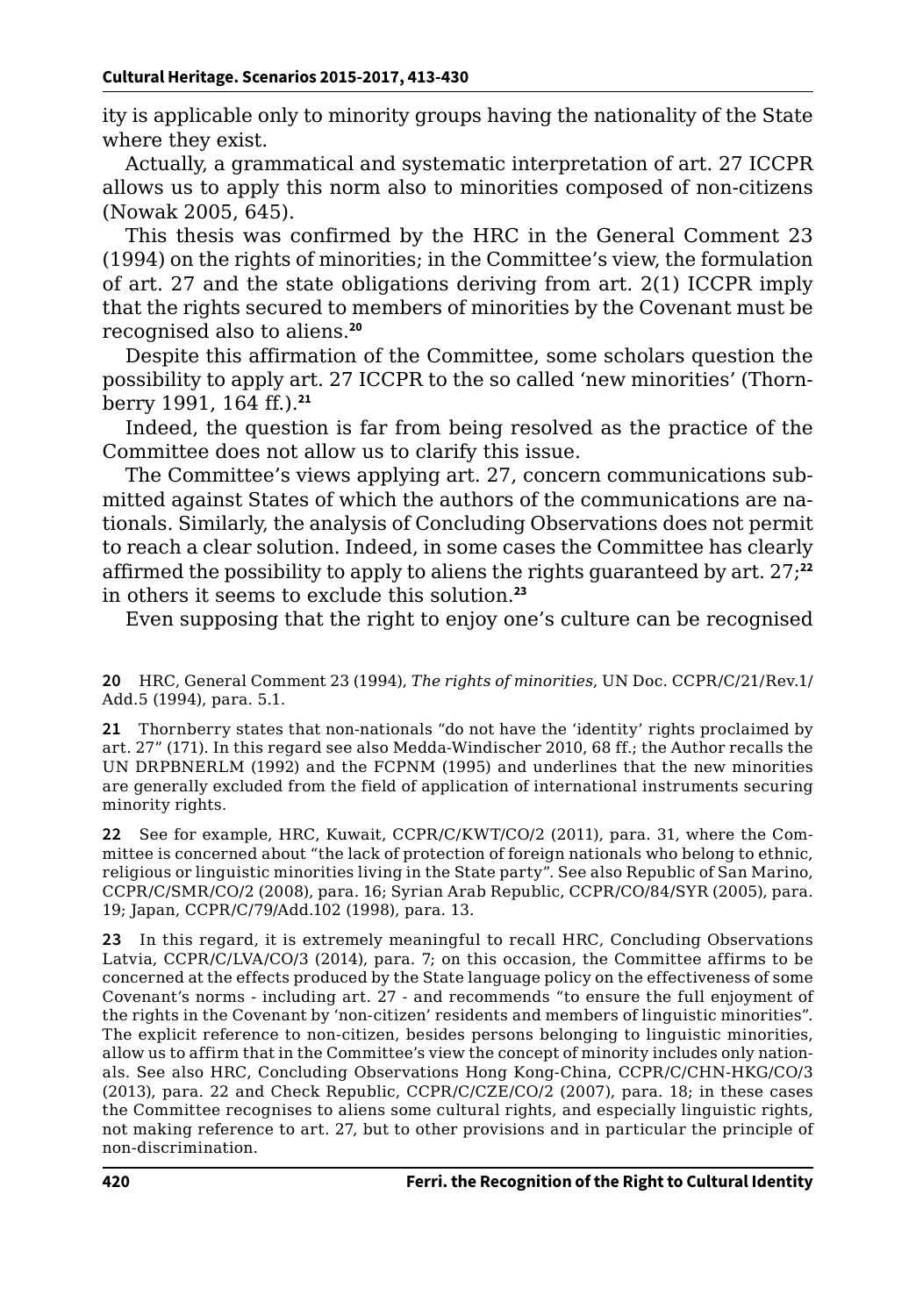also to migrants, this provision suffers another important restriction.

Although the norm makes reference to single persons belonging to minorities as the subjects of the rights and so it recognises cultural rights in favour of individuals, this provision is characterized by a significant collective dimension. This element emerges firstly from its literal formulation and, in particular, from the specification "in community with the other members of their group".

This reference, introduced in order to "maintain the idea of group" (Capotorti 1977, para. 171), allows us to identify the main *ratio* of this provision in the protection of the minority as a whole.**<sup>24</sup>**

This aspect can be supported recalling the General Comment 23 (1994) where the HRC identifies the provision's objective in ensuring the survival and the development of the "identity of the minorities concerned".**<sup>25</sup>** In this perspective the rights secured by art. 27 "must be protected as such and should not be confused with other personal rights conferred on one and all under the Covenant";**<sup>26</sup>** in other words the rights assured by art. 27 represent extra protection, recognised to persons belonging to minorities in addition to rights guaranteed to them as single individuals.

This framework finds a significant confirmation in the Committee's practice concerning the limitations applicable to rights secured by this norm.

According to the traditional criteria of limitations clause, the Committee has stated that the rights of persons belonging to minorities can be legitimately limited in the presence of "a reasonable and objective justification". In particular - and this is the most interesting aspect for our analysis - in the case *Sandra Lovelace* v. *Canada*, the HRC identified this justification in the necessity to protect and maintain the identity of the minority.**<sup>27</sup>**

This principle has been further developed in the case *Kitok* v. *Sweden*. **28** The author of the communication was a Swedish citizen belonging to the Sami minority which claimed a violation of his right to enjoy his culture due to his exclusion from the Sami community and the consequent de-

**25** HRC, General Comment 23 (1994), para. 9.

**26** HRC, General Comment 23 (1994), para. 1.

**27** HRC, *Sandra Lovelace* v. *Canad*a, communication 24/1977, CCPR/C/13/D/24/1977 (1981), paras. 16-17.

**28** HRC, *Ivan Kitok* v. *Sweden*, communication 197/1985, CCPR/C/33/D/197/1985 (1988).

**<sup>24</sup>** See Nowak 2005, 656-7; recalling the expression "individually or in community", characterising art. 18 ICCPR, the Author underlines that "Rather, members of minorities are guaranteed the rights listed in art. 27 only "in community with the other members of their group". This means that individual enjoyment of a minority culture, individual protection to the religion of a minority and the individual use of a minority language are not protected". See also Wolfrum 1999, 371; Yupsanis 2013, 362, Pentassuglia 2004, 50 and 106 ff.; according to Pentassuglia: "il semble incontestable que l'art. 27 est conçu pour protéger un intérêt collectif" (50).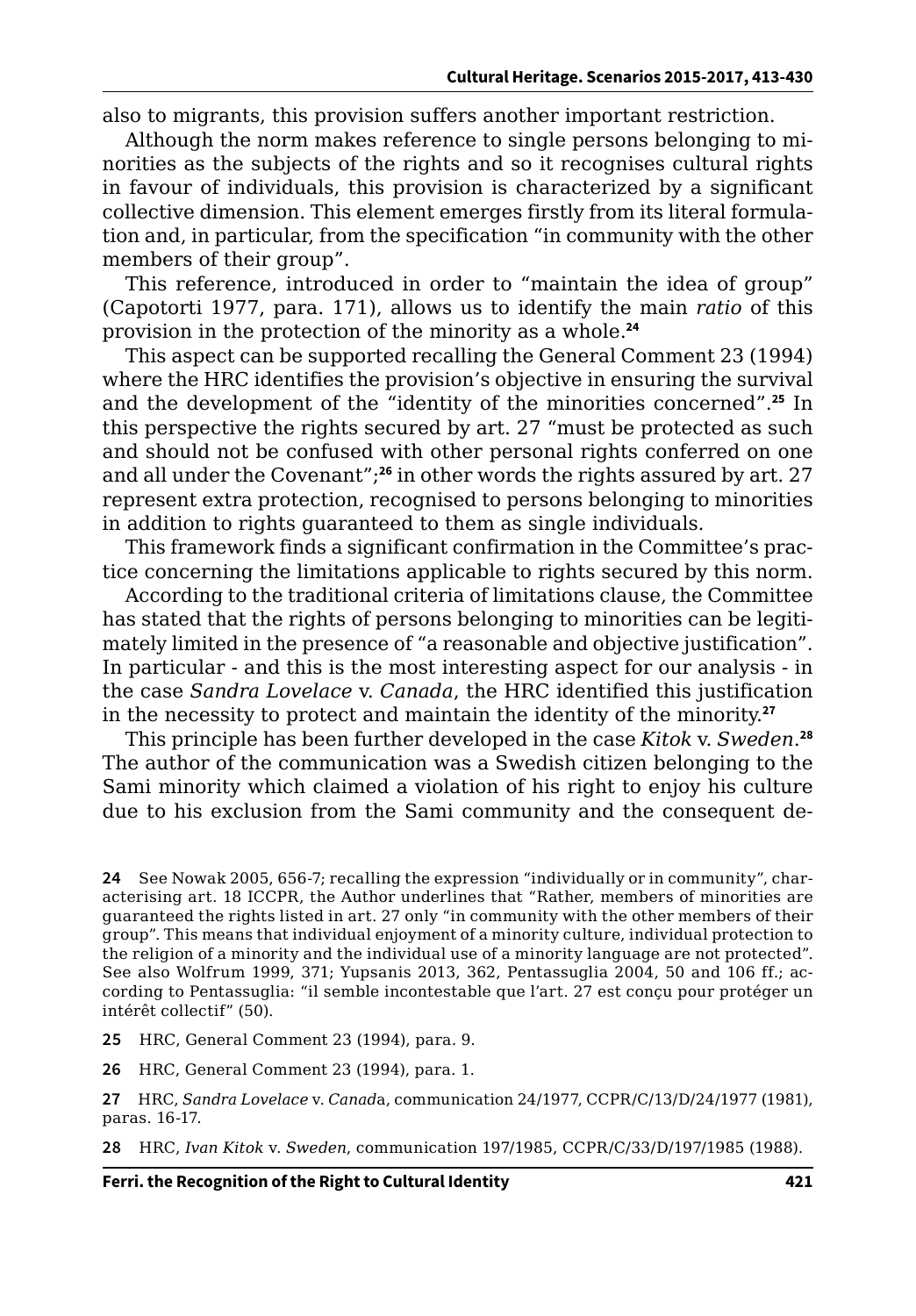nial of his rights to reindeer breeding. Indeed, according to the Reindeer Husbandry Act, Sami members who had engaged in any other profession for a period of three years, would have lost the Sami membership and the rights connected to this status.

Adhering to the Government's thesis, the Committee underlined that the restriction of reindeer breeding number, pursued by the Reindeer Husbandry Act, has some economic and ecological reasons and, in particular, aims to preserve the existence of the Sami minority.

Taking into account these objectives, the Committee resolved the conflict between the interest of a single person belonging to a minority and the necessity to protect the minority as a whole, giving priority to this latter exigency. Recalling the Lovelace case, the Committee upheld the principle whereby "a restriction upon the right of an individual member of a minority must be shown to have a reasonable and objective justification and to be necessary for the continued viability and welfare of the minority as a whole".**<sup>29</sup>**

The analysis of this quasi-jurisprudence confirms that the *ratio* of art. 27 lies in the protection of minority as a whole: in this framework, this provision cannot be able to promote culture as a good to be ascribed to every single individual.

#### **4 The Right to Take in Part in Cultural Life Recognised by the International Covenant on Economic, Social and Cultural Rights: Its Origins and Recent Evolution**

Being the most important human rights treaty concerning cultural rights, the ICESCR includes some provisions which prove to be really useful for our analysis: in particular we have to focus on the right to take part to cultural life recognised by art. 15(1)(a) of the Covenant.

As the analysis of the *Travaux Préparatoires* shows, this norm was elaborated making reference to a materialistic and narrow notion of culture: it was interpreted as including the most noble manifestations of human creativity and intellectual activities (art, philosophy, music, literature). In the drafters' view, it was urgent to ensure access to culture for all, overcoming the elitist idea that culture would have been only a privilege for the upper classes. This exigency led to conceive culture as a material good which States must guarantee to everyone access; consequently, the right to take part in cultural life had been interpreted as the right to access to

**<sup>29</sup>** HRC, *Ivan Kitok* v. *Sweden*, communication 197/1985, CCPR/C/33/D/197/1985 (1988), para. 9.8.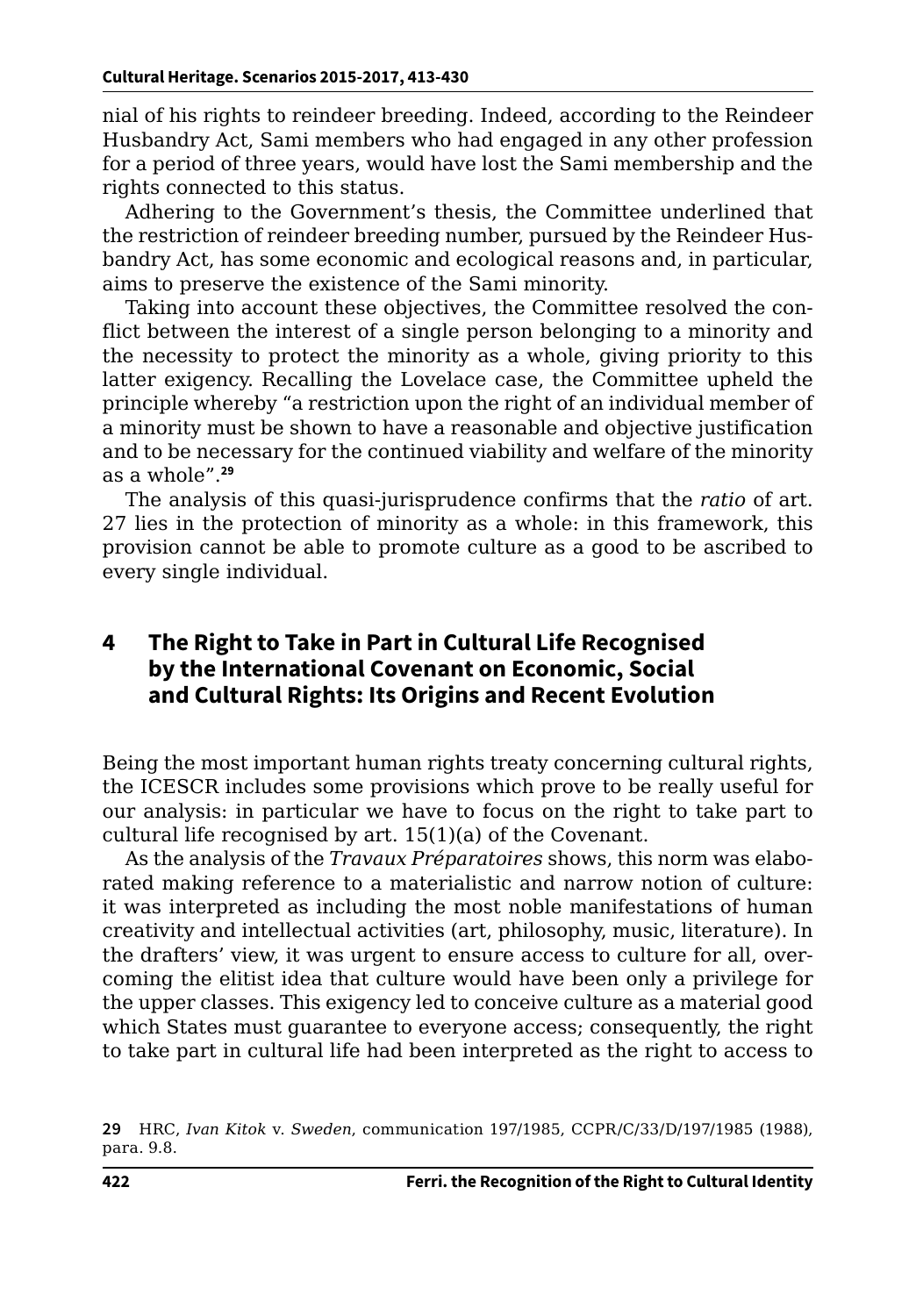museums, theatres, libraries and so on.**<sup>30</sup>**

Differently to art. 27 ICCPR, which recalls an identitarian and anthropological notion of culture, the provisions of ICESCR and in particular art. 15(1)(a), were based on a materialistic and narrow sense of culture. The notion of culture adopted by this latter norm proves the tendency of international law to protect the right to cultural identity merely in favour of persons belonging to indigenous people and to the so called "national minorities".

The materialistic conception of culture is not mistaken in itself but, unlike the anthropological one, is not able to underline the strict relationship existing between culture and personal identity.

As we have underlined in the Introduction, a significant debate has been promoted by legal scholars about the concept of culture. Within this debate they had underlined that culture provides individuals with a "horizon of meanings" where they can find references allowing them to build their identity; according to this conception, culture plays a fundamental role in order to allow everyone to define and to express their identity, regardless of the eventual belonging to a minority or an indigenous group (Ayton-Shenker 1995; Donders 2002; Meyer-Bisch, Bidault 2010; Reidel 2010).

In this framework, some scholars had stressed that besides a 'narrow' definition of cultural rights, including only rights with an explicit reference to culture - as rights secured by arts. 27 ICCPR and 15(1)(a) ICESCR - it is possible to identify a 'broad' notion of cultural rights which involves all rights having a strict and close link with culture and personal identity (Eide 1995, 232; Symonides 2000, 52; Donders 2007, 235; Meyer-Bisch, Bidault 2010).**<sup>31</sup>** In this view

cultural rights protect the rights for each person, individually and in community with others, as well as groups of people, to develop and express their humanity, their world view and the meanings they give

**31** Some Authors has proposed a list of cultural rights, conceived in a broad sense; see Prott 1988, 96; Symonides 2000, 189. In this regard it is particularly meaningful the Fribourg Declaration on Cultural Rights proposed by the Fribourg Group; the Declaration makes reference to the rights to cultural identity and cultural heritage, to reference to cultural communities, to access to and participation in cultural life, to education and training, to information and communication and to cultural cooperation; cf. [https://www.unifr.](https://www.unifr.ch/iiedh/assets/files/Declarations/declaration-eng4.pdf) [ch/iiedh/assets/files/Declarations/declaration-eng4.pdf](https://www.unifr.ch/iiedh/assets/files/Declarations/declaration-eng4.pdf) (2017-12-15); Meyer-Bisch, Bidault 2010). As specific regards, the right to cultural identity see also Zagato 2012, 45; Symonides 2000, 189; Reidel 2010, 78.

**<sup>30</sup>** In this regard it is significant to recall the declaration made by some delegations' representatives during the Travaux Préparatoires: really meaningful the statement of the Indian representative according to which this provision "referred to culture in its most intellectual and organized aspects" and it would be designed "to recognize the loftiest aspects of culture"; cf. General Assembly, "General Assembly Official Records, 12th session, 3rd Committee, 796th meeting", paras. 18-19.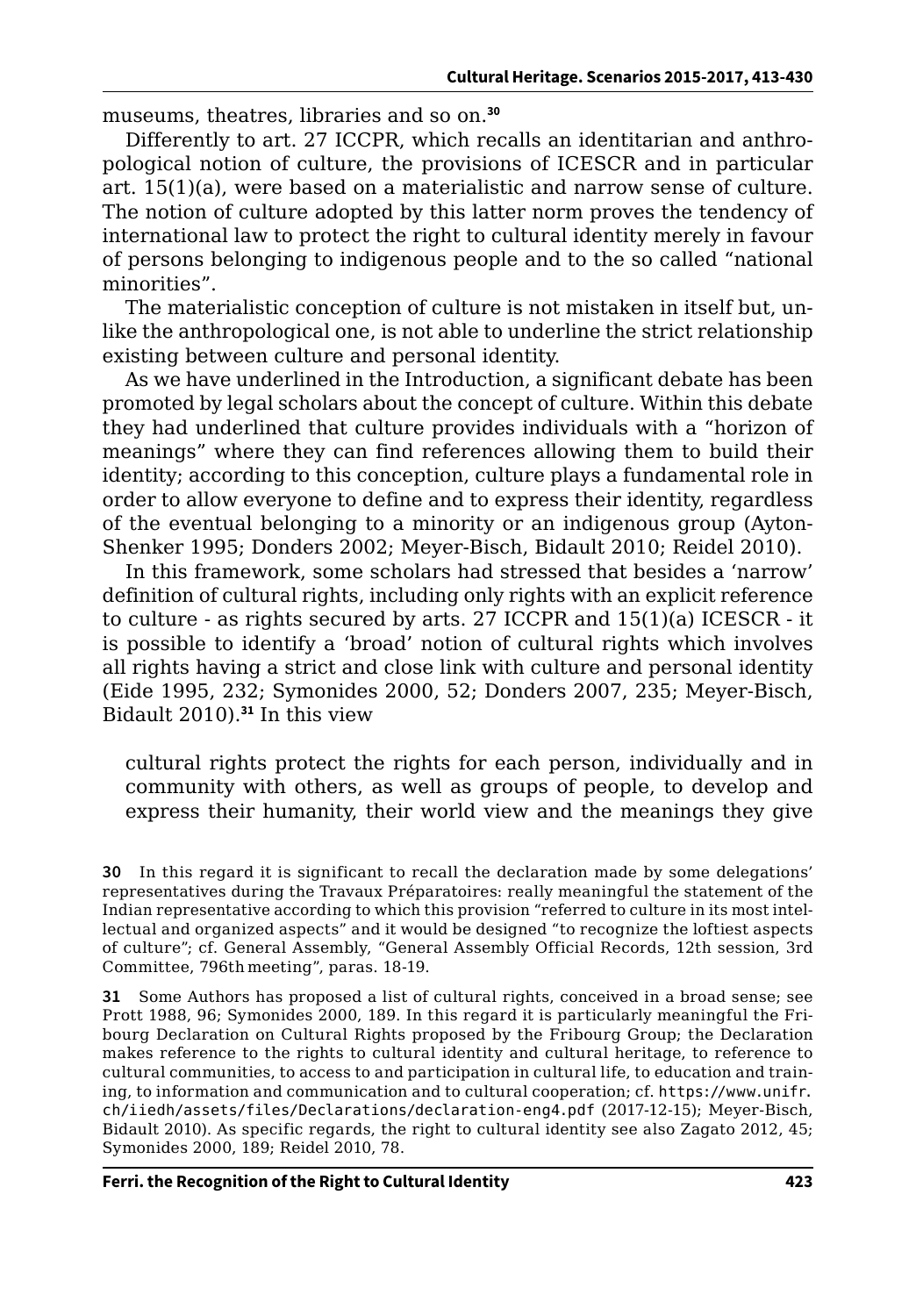to their existence and their development through, inter alia, values, beliefs, convictions, languages, knowledge and the arts, institutions and ways of life.**<sup>32</sup>**

This academic debate is closely connected with the reflexion promoted by the UNESCO about culture and cultural rights.

Since the 50s, the UNESCO has elaborated a concept of culture which refers to traditions, systems of values, meanings and ways of life and underlines the link existing between culture and identity of peoples and individuals. This notion is at the heart of several soft and hard law instruments promoted by the UNESCO in order to increase the protection of CH and cultural diversity.**<sup>33</sup>** In this respect a significant milestone is represented by the 2001 UNESCO Declaration highlighting that cultural goods are "vectors of identity, values and meaning" (art. 8).

This reflexion has been greatly influencing the interpretation elaborated by the CESCR about the right to take part in cultural life. The interpretation of this right has been undergoing a meaningful evolution allowing the CESCR to overcome the materialistic and narrow notion of culture which, as we have underlined, had characterized the elaboration of this provision during the *Travaux Préparatoires*.

Since the General Discussion Day on the right to take part in cultural life, organised in 1992, the Committee's members stressed the importance to overcome the "materialist or even mercantilist"**<sup>34</sup>** definition of culture recognised by the two International Covenants and to elaborate a notion of culture able to encompass all human activities characterising the way of life of a person or a group giving them a "sense of identity".**<sup>35</sup>**

The important development in the interpretation of this right emerges from the Concluding Observations. Since the 2000s the Committee has been adopting a broad conception of the right to take part in cultural life recalling the right to use one's language, the right to CH, the right to worship places, the land rights and the right to cultural identity.**<sup>36</sup>**

**32** Report of the independent expert in the field of cultural rights, Ms. Farida Shaheed, UN Doc. A/HRC/14/36 (2010), para. 9; the Special Rapporteur proposed this definition and explicitly recalled the definition of cultural rights elaborated by the Fribourg Grou

**33** See *inter alia* Recommendation on Participation by the People at Large in Cultural Life and their Contribution to It (1976), Declaration concerning the Intentional Destruction of Cultural Heritage (2003), Convention for the Safeguarding of the Intangible Cultural Heritage (2003).

**34** CESCR, "General discussion on the right to take part in cultural life as recognized in art. 15 of the Covenant", UN Doc. E/C.12/1992/SR.17 (1992), para. 6.

**35** UN Doc. E/C.12/1992/SR.17 (1992), para. 17.

**36** In this regard see in particular CESCR, Concluding Observations Vietnam, E/C.12/ VNM/CO/2-4 (2014), para. 33; on this occasion the Committee, referring to members of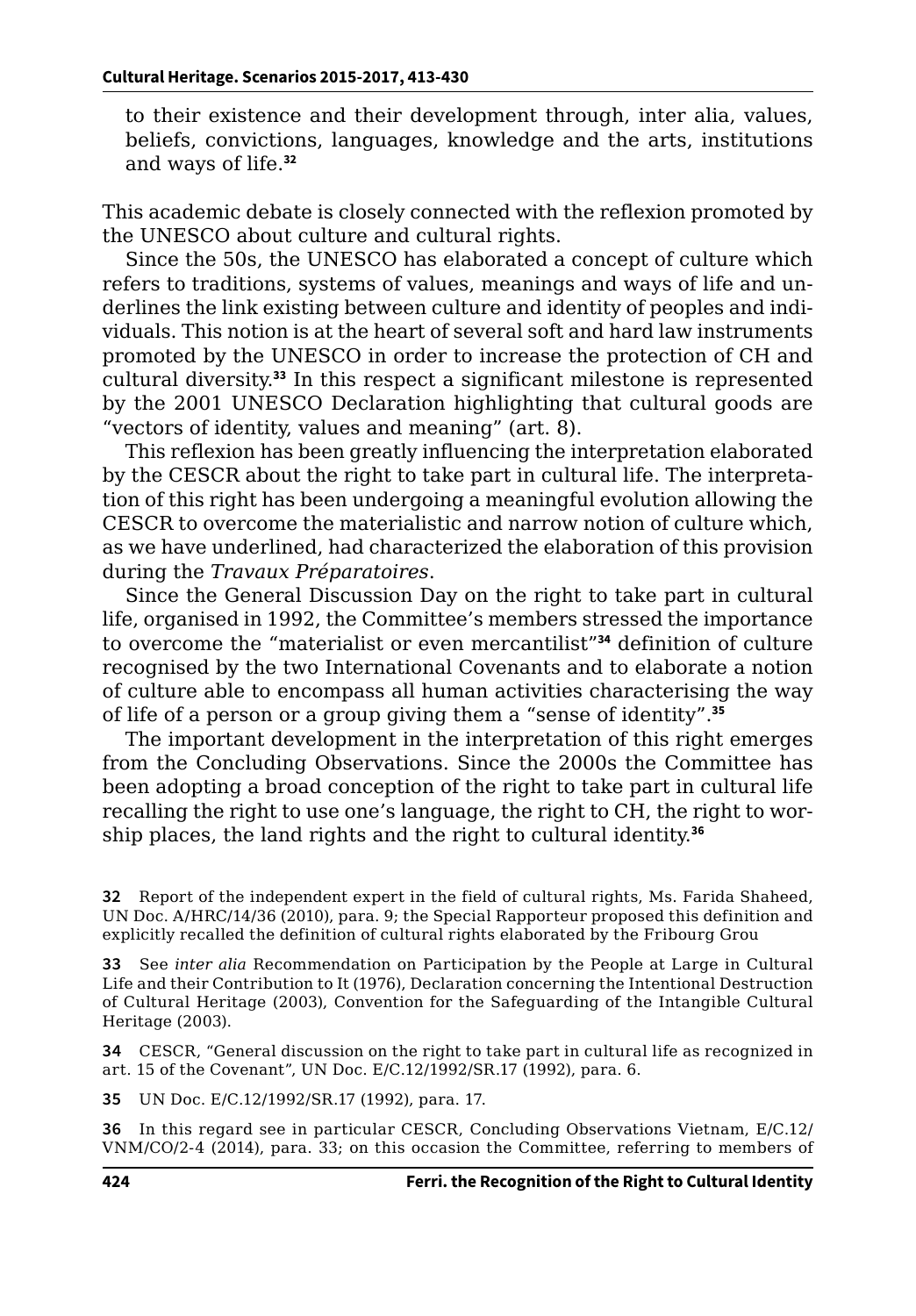Within this evolution a fundamental milestone is represented by the General Comment 21 on the right to take part in cultural life, adopted by the CESCR in 2009.**<sup>37</sup>** In particular its relevance lies in two aspects.

Firstly the definition of culture formalized by the Committee: it made reference to a broad and anthropological notion stating that culture includes all manifestations of human activities allowing individuals to express and build their identity.**38** On this occasion the Committee emphasized the individual dimension of culture: while maintaining a strong collective dimension, it is a good that everyone - and not only persons belonging to indigenous groups or national minorities - should be entitled to enjoy.

Secondly, on this occasion, the content of the right to take part in cultural life was interpreted in a real broad manner. The Committee affirmed that the state obligation to respect "includes the adoption of specific measures aimed at achieving respect for the right of everyone" and, following this affirmation, it recalled all rights allowing people to choose, define and express their cultural identity. The Committee referred to all cultural rights falling into the broad notion elaborated by scholars and made a specific reference to the right to cultural identity.**<sup>39</sup>**

The recognition of the right to cultural identity opens some important prospects to protect migrant people. This emerges also from the General Comment 21 (2009), where the Committee underlined that the protection of migrants' cultural identity requires a special attention which cannot be assimilated to the protection of minorities and indigenous peoples.

### **5 Conclusions**

This brief analysis allows us to show that the protection assured by the international human rights law to cultural identity of migrants is now still lacking but, in the future, it could have some important development

indigenous people, recommended to respect "the right of everyone, alone or in association with others or as a community, to choose his or her identity, including the right to identify as belonging to an indigenous people". In a similar way, see People's Republic of China, E/C.12/CHN/CO/2 (2014), para. 36; Denmark E/C.12/DNK/CO/5 (2013), para. 21; Kuwait, E/C.12/KWT/CO/2 (2013), para. 30.

**37** CESCR, General Comment 21 (2009) "Right of everyone to take part in cultural life", UN Doc. E/C.12/GC/21 (2009).

**38** UN Doc. E/C.12/GC/21 (2009), paras. 11 and 13: culture includes "all manifestations of human existence […] through which individuals, groups of individuals and communities express their humanity and the meaning they give to their existence, and build their world view representing their encounter with the external forces affecting their lives".

**39** UN Doc. E/C.12/GC/21 (2009), para. 49: the right to cultural identity is defined as "the right […] To freely choose their own cultural identity, to belong or not to belong to a community, and have their choice respected".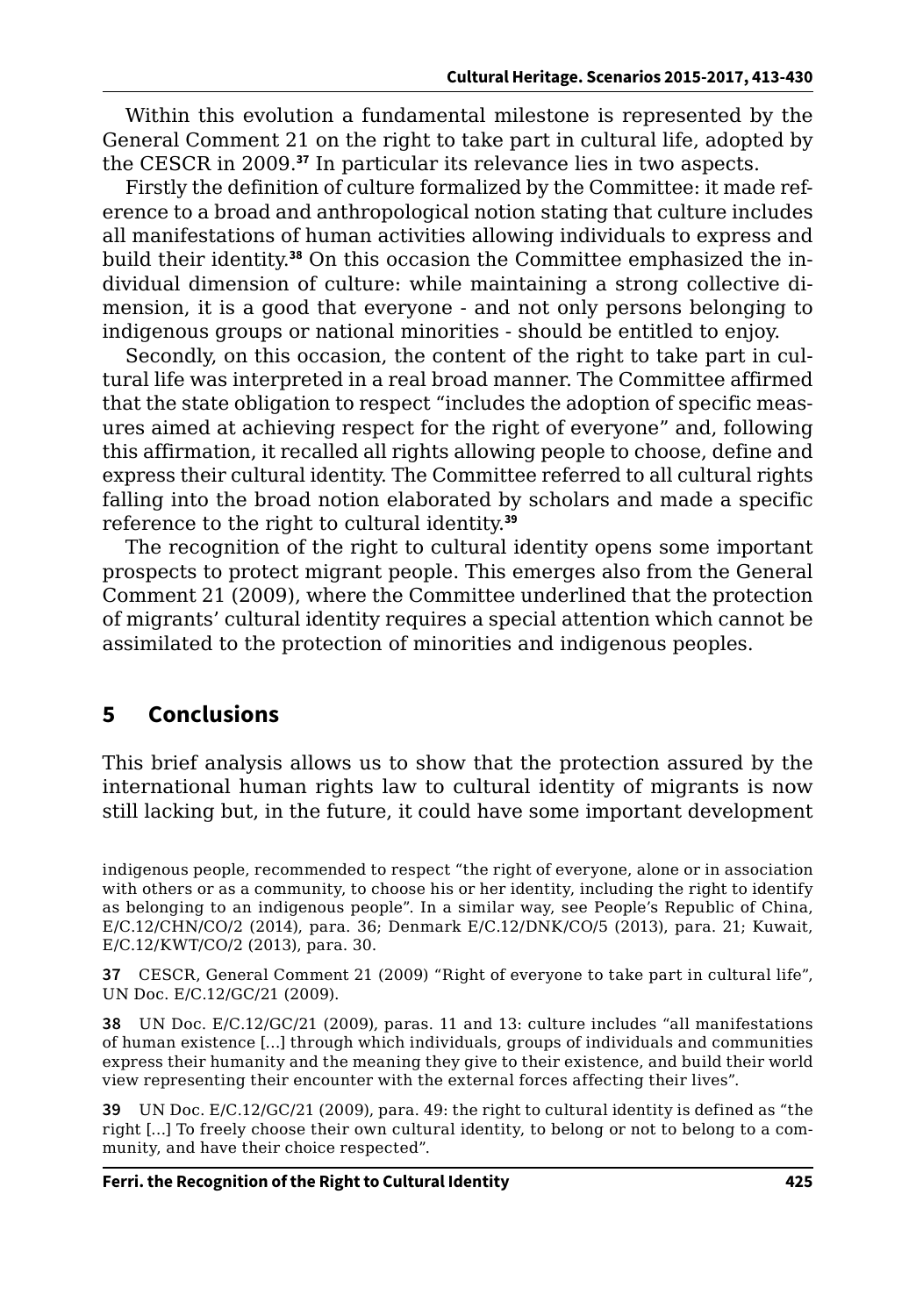prospects.

As the ICMWR deals specifically with the migrant workers' rights, at first sight it could appear to be the most important treaty with regard to this issue. Indeed, the Convention devote a great deal of attention to the protection of cultural rights and its provisions confirm the urgent necessity to protect and promote the cultural identity of migrant workers; in particular comparing the cultural identity to human dignity, the Convention recognises its critical nature.

However, the ICMWR suffers several limits concerning its field of applications. On the one hand, it concerns only a specific category of migrants, namely the migrant workers (and the members of their family); on the other hand, it has not been ratified by States of destination, where the protection of cultural identity is becoming more and more essential and urgent.

Similarly, the ICCPR and in particular the right to enjoy one's culture (art. 27), did not turn out to be useful. Even assuming that this norm can be applied to aliens - an issue moreover not undisputed -, its main *ratio* is to promote the survival and the development of the minority as a whole. Consequently, this provision is not adequate to assure an effective protection to cultural identity as we conceive it as a personal good to be recognised in favour of single individuals.

On the contrary the right to take part in cultural life, secured by art. 15(1)(a) ICESCR, offers some relevant prospects as regards the protection of migrants' cultural identity. As we have briefly described, the interpretation elaborated by the CESCR on this right is undergoing a meaningful evolution; within this evolution the Committee has achieved the elaboration of the right to cultural identity as a human right to be recognised in favour of everyone, regardless of his or her belonging to indigenous people or national minority.

The identification of this right opens some fundamental prospects to protect cultural identity of migrant people; for example, this right could assure the presence of intercultural mediators at schools, in hospitals and in some public authorities, the possibility to receive an education on one's language and culture, the use of traditional names and traditional dresses, the celebration of religious and cultural festivities and so on.

It is extremely meaningful to underline that the 'identitarian' notion of culture, formalized by the CESCR in the General Comment 21, was recalled with identical terms by the Committee on the Right of the Child in the General Comment no. 17 (2013) on the right of the child to rest, leisure, play, recreational activities, cultural life and the arts.**<sup>40</sup>**

**<sup>40</sup>** See in particular Committee on the Right of the Child, General Comment no. 17 (2013) "on the right of the child to rest, leisure, play, recreational activities, cultural life and the arts", UN Doc. CRC/C/GC/17 (2013), para. 14, lett. f).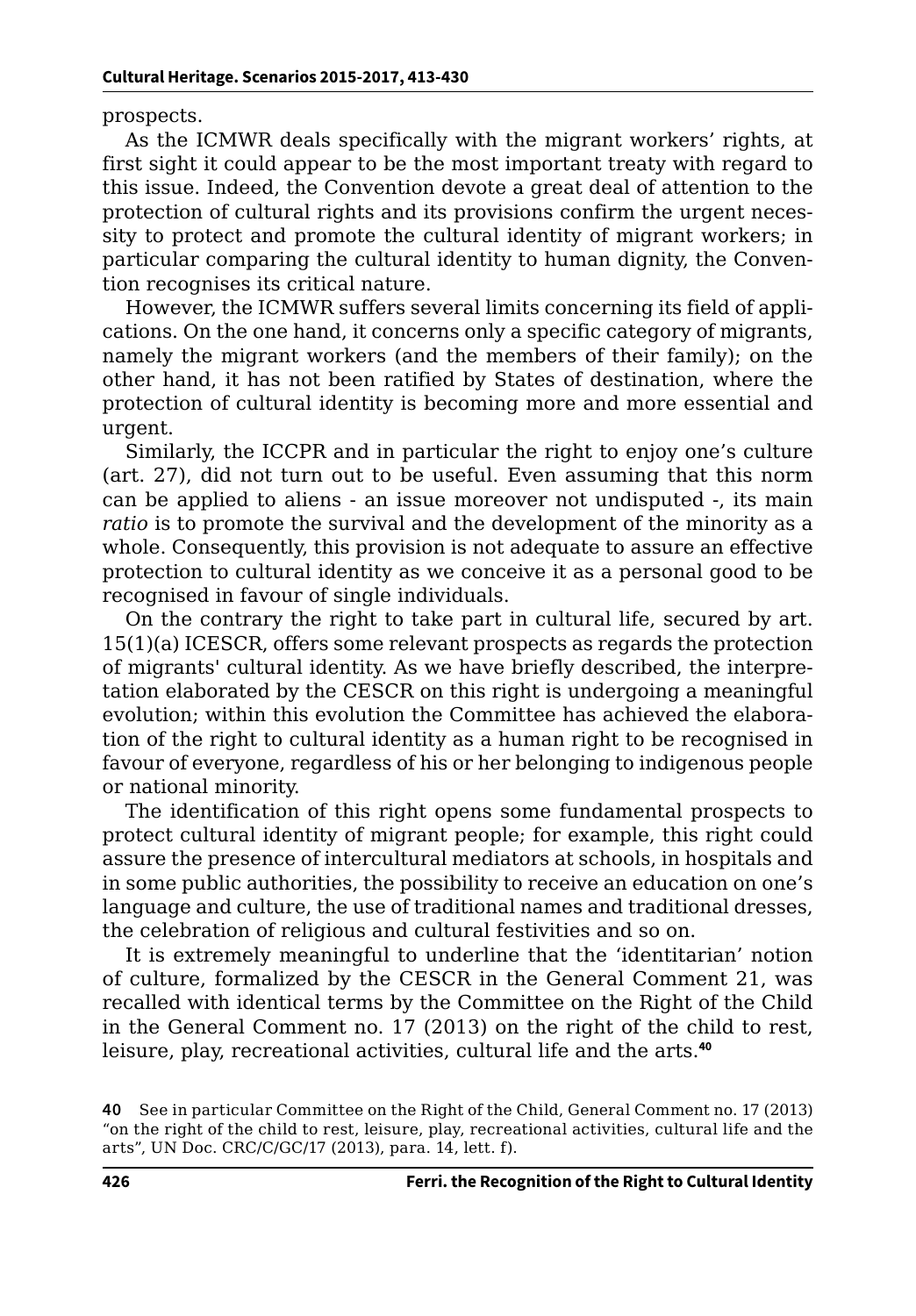This circumstance proves that the international human rights law has started to recognise the fundamental role played by culture in relation to the individual identity: indeed it is at the heart of human dignity. As culture provides individuals with values and references allowing them to build and express their identity, not to respect someone's cultural identity means forcing them to be different from who they actually are and how they perceive themselves: in other words, to breach their human dignity.**<sup>41</sup>**

The implementation of the right to cultural identity can significantly reinforce the protection assured to migrants who, also from this point of view, can experience a condition of high vulnerability. **<sup>42</sup>**

#### **Bibliography**

- Agbetse, Yao (2005). *Droits culturels et travailleurs migrants*. Document de Synthèse 5. Fribourg: Institut Interdisciplinaire d'Ethique et de Droits de l'homme. URL [https://www.unifr.ch/iiedh/assets/files/](https://www.unifr.ch/iiedh/assets/files/DS/DS5-dc-travailleurs-migrants.pdf) [DS/DS5-dc-travailleurs-migrants.pdf](https://www.unifr.ch/iiedh/assets/files/DS/DS5-dc-travailleurs-migrants.pdf) (2017-12-15).
- Ayton-Shenker, Diana (1995). *The Challenge of Human Rights and Cultural Diversity*. New York: United Nations Department of Public Information. DPI/1627/HR.
- Borghi, Marco; Meyer-Bisch, Patrice (éds.) (2001). *La pierre angulaire. Le "flou crucial" des droits culturels*. Editions Fribourg: Universitaires Fribourg.
- Capotorti, Francesco (1977). *Study on the Rights of Persons belonging to Ethnic, Religious and Linguistic Minorities*. UN Doc. E/CN.4/Sub.2/384/Rev.1.
- de Guchteneire, Paul; Pecoud, Antoine; Cholewinski, Ryszard (ed.) (2009). *Migration and Human Rights: the United Nations Convention on Migrant Workers' Rights*. Cambridge; Paris: UNESCO Publishing, Cambridge University Preff.
- Donders, Yvonne (2002). *Towards a Right to Cultural Identity?* Antwerp; Oxford; New York: Intersentia; Hart.
- Donders, Yvonne (2007). "The Legal Framework of the Right to Take Part in Cultural Life". Donders, Yvonne; Volodin, Vladimir (eds.), *Human Rights in Education, Science and Culture: Legal Developments and Challenges*. Paris: UNESCO, Ashgate, 231-271.

**41** Taylor 1992, 30: "There is a certain way of being human that is my way. I am called upon to live my life in this way, and not in imitation of anyone else's life. But this notion gives a new importance to being true to myself".

**42** After the entry into force of the Optional Protocol to the ICESCR, in 2013, individuals are entitled to submit an application to the CESCR alleging a violation of the rights set forth in the Covenant; this could reinforce the concrete implementation of the right to cultural identity.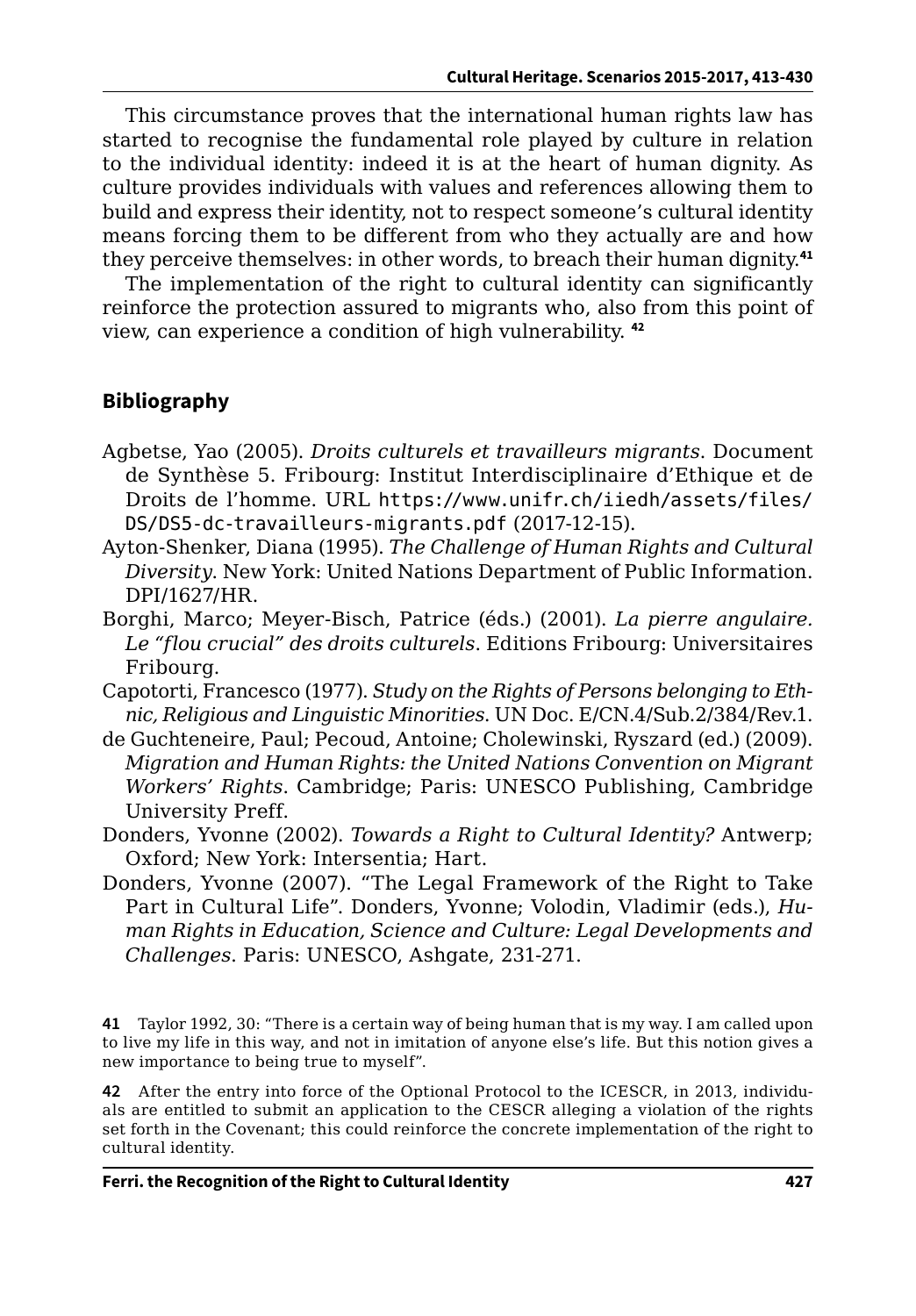- Eide, Asbjørn (1995). "Cultural Rights as Individual Human Rights". Eide, Asbjørn; Krause, Katarina; Rosas, Allan (eds.), *Economic, Social and Cultural Rights. A textbook*. Leiden; Boston: Martinus Nijhoff Publishers, 229-240.
- International Commission of Jurists (2008). *Right to take part in cultural life (article 15(1)(a) of the Covenant)*. Submission of the International Commission of Jurists for the Day of Discussion on the right to participate in cultural rights convened by the Committee on Economic, Social and Cultural Rights, 9 May 2008. Background paper. UN Doc. E/C.12/40/7. URL [http://ohchr.org/Documents/HRBodies/CESCR/Dis](http://ohchr.org/Documents/HRBodies/CESCR/Discussions/May2008/InternationalCommissionJurists.pdf)[cussions/May2008/InternationalCommissionJurists.pdf](http://ohchr.org/Documents/HRBodies/CESCR/Discussions/May2008/InternationalCommissionJurists.pdf) (2017-12-15).
- Keller, Perry (1998). "Re-thinking Ethnic and Cultural Rights in Europe", *Oxford Journal of Legal Studies*, 18(1), 29-59.
- Lyon, Beth (2009). "The Unsigned United Nations Migrant Worker Rights Convention: An Overlooked Opportunity to Change the Brown Collar Migration Paradigm". *New York University Journal of International Law and Politics*, 42(2), 389-458.
- Medda-Windischer, Roberta (2010). *Nuove minoranze. Immigrazione tra diversità culturale e coesione sociale*. Padova: CEDAM.
- Métraux, Jean-Claude (2013). *La migration comme métaphore*. Paris: La Dispute.
- Meyer-Bisch, Patrice; Bidault, Mylène (2010). *Déclarer les droits culturels: Commentaire de la Déclaration de Fribourg*. Zürich, Bruxelles: Schulthess, Bruylant.
- Nafziger, James; Bartel, Barry (1991). "The Migrant Workers Convention: Its Place in Human Rights Law". *International Migration Review*, 25(4), 771-799.
- Nowak, Manfred (2005). *U.N. Covenant on Civil and Political Rights: CCPR commentary*. Kehl am Rhein: Engel.
- O'Keefe, Roger (1998). "The 'Right to take part in cultural life' under Article 15 of the ICESCR". *International and Comparative Law Quarterly*, 47(4), 904-923.
- Pedrazzi, Marco (2011). "La tutela della diversità culturale nel diritto internazionale". Zagato, Lauso; Vecco, Marilena (a cura di), *Le culture dell'Europa, l'Europa della cultura*. Milano: FrancoAngeli, 15-35.
- Pentassuglia, Gaetano (2004). *Minorités en droit International*. Strasa bourg: Les Éditions du Conseil de l'Europe.
- Prott, Lyndel V. (1988). "Cultural Rights as Peoples' Rights in International Law". Crawford, James (ed.), *The Rights of Peoples*. Oxford: Clarendon Press, 93-106.
- Psychogiopoulou, Evangelia (2008). "Accessing Culture at the EU Level: An Indirect Contribution to Cultural Rights Protection?". Francioni, Francesco; Scheinin, Martin (eds.), *Cultural Human Rights*. Leiden, Boston: Martinus Nijhoff Publishers, 223-245.